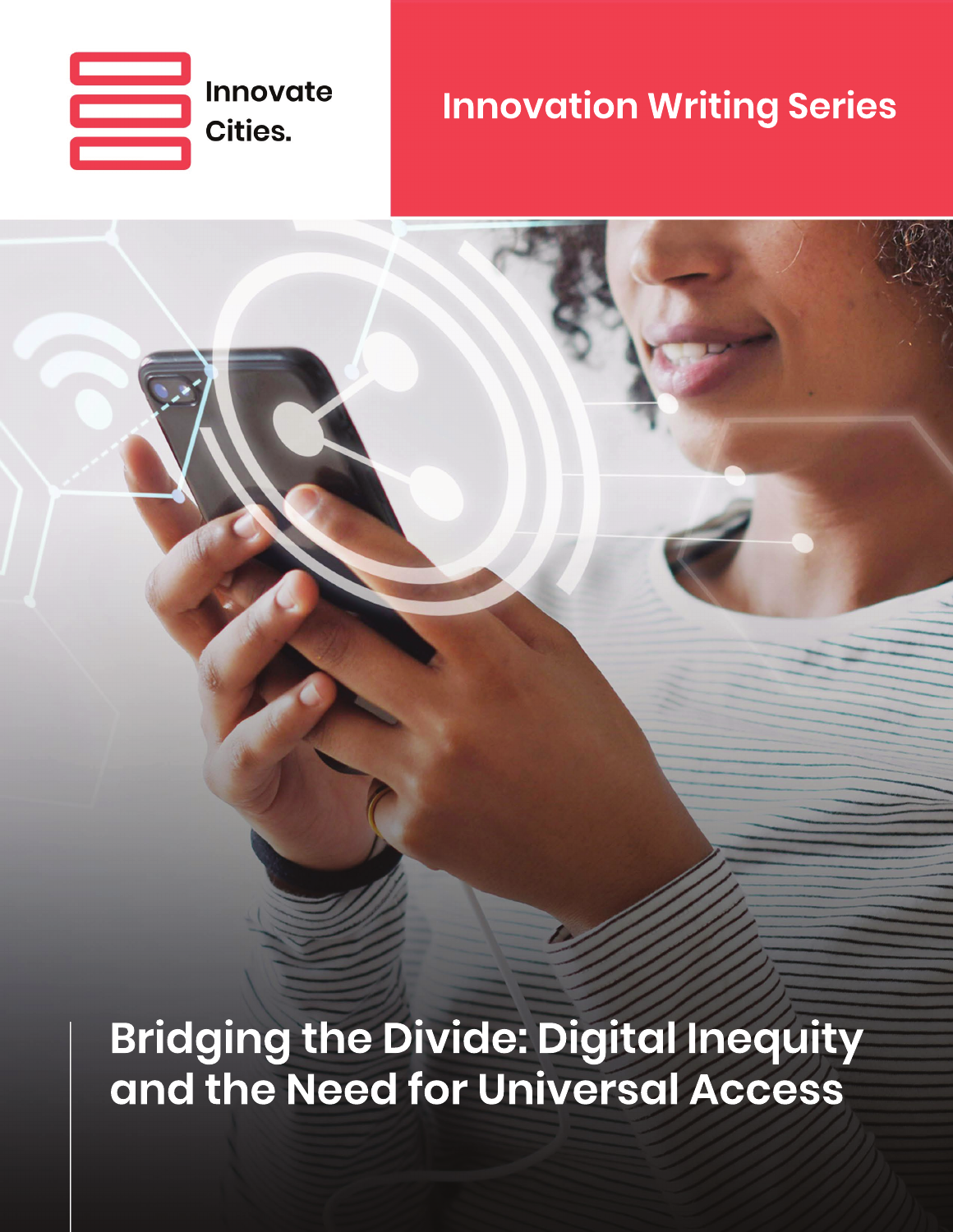



**Written by Jasmeet Sidhu Student | Master of Public Policy Program Social Science, McMaster University** 

Innovate

Cities.

All Canadians should have universal access to the digital sphere to connect with others.<sup>1</sup> While many Canadians have the privilege of owning computers and have access to the internet, many do not, an imbalance that is called "the digital divide." There are significant discrepancies in broadband internet access in numerous rural and isolated places in Canada, and progress has been slow in addressing these gaps. Although typically understood as a gulf that is demarcated across urban-rural divide in Canada, many low-income families in urban areas are also at a disadvantage who lacks the infrastructure and tools to access the internet. This "urban digital divide" is directly linked to poverty and socio-economic exclusion as it leads to unproportionate access to education, jobs, and government services.<sup>2</sup> This paper will focus on the relationship between this phenomenon and socio-economic disparities, examining how low-income residents in the Greater Toronto Area specifically experience the digital divide.

Since technology is a significant contributor to individuals' lives, those with limited internet connectivity, device capability, and smartphone access are restricted in terms of knowledge, information, resources, and communication tools available to them. Notably, low-income families have less access to digital services. Individuals from a lower socialeconomic background are unable to purchase computers and pay for stable network connectivity. For instance, in Toronto between 2013 and 2017, only 69% of lower-income households with an income of less than \$32,914 had a computer and internet connectivity at home, compared to 98.5% of higher-income families, according to the Canadian Radiotelevision and Telecommunication Commission.3 In 2018, nearly half of households with a yearly income of less than \$30,000 lacked access to high-speed internet (2). Cost is a significant factor in why low-income Canadian families do not have a home internet connection (2). Consequently, more than half of Ontarians who do not have access to technology rely on a public library to access the internet.<sup>4</sup>

<sup>1</sup> Government of Canada. "Canada's Digital Charter: Trust in a Digital World." Innovation for a better Canada. Innovation, Science and Economic

Development Canada, January 12, 2021[.](https://www.ic.gc.ca/eic/site/062.nsf/eng/h_00108.html) <u>https://www.ic.gc.ca/eic/site/062.nsf/eng/h\_00108.htm</u>l.<br>Andrey, Sam, M. J. Masoodi, Nisa Malli, and Selasi Dorkenoo. *Mapping Toronto's Digital Divide.* Brookfield Institute for Inno 2021.

<sup>3</sup> Ibid.

<sup>4</sup> Abdelaal, Nour, and Sam Andrey. "Expanding Public Internet Access Will Keep More Canadians Connected." First Policy Response, July 8, 2021. [https://policyresponse.ca/expanding-public-internet-access-will-keep-more-canadians-connected/](https://policyresponse.ca/expanding-public-internet-access-will-keep-more-canadians-connected).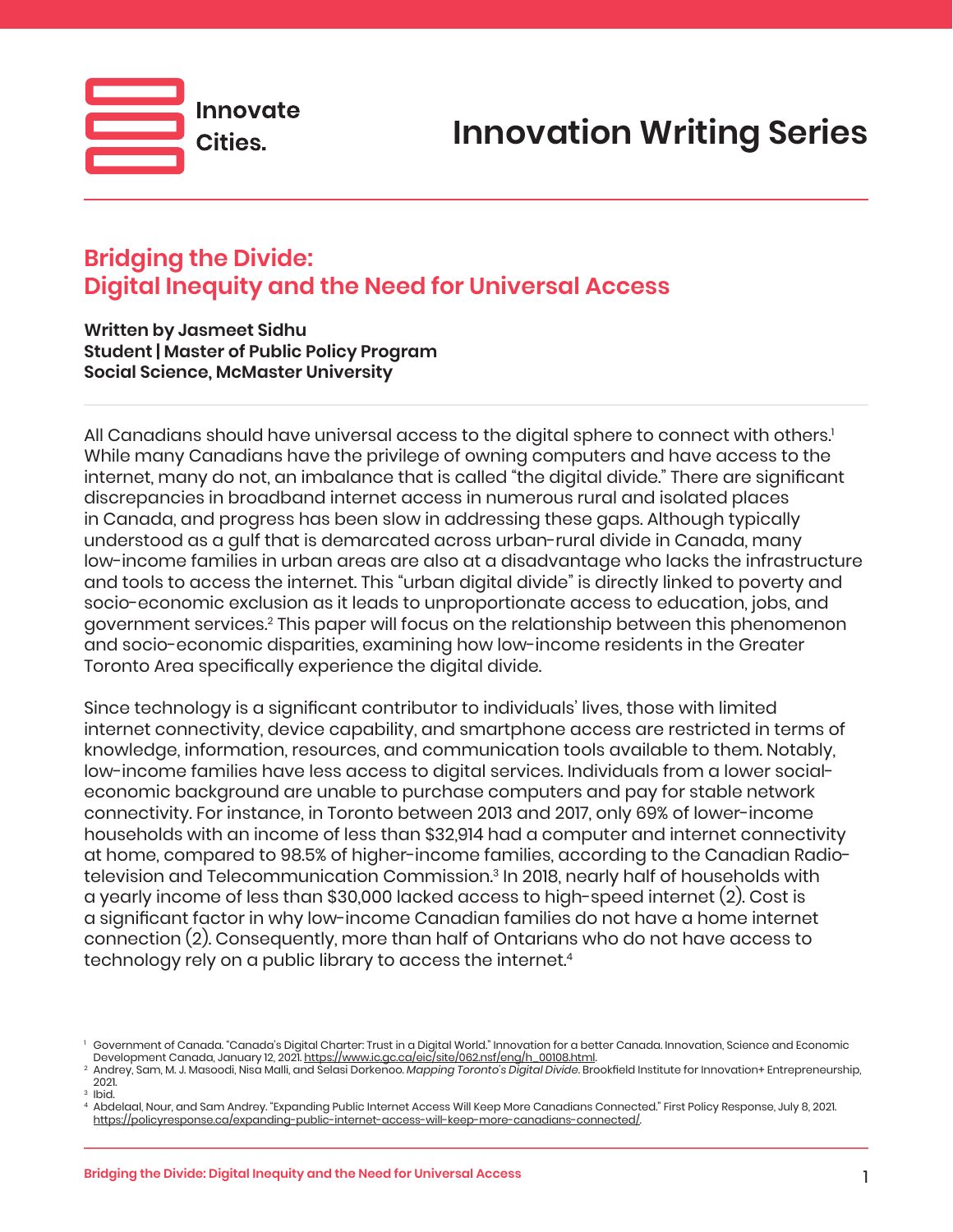

## **Innovation Writing Series**

Similarly, smartphone access is also a contributor to the digital divide in Canada, in which 15% and 26% of households with an income less than \$20,000 do not hold a smartphone in Toronto and Canada, respectively.<sup>5</sup> This contributes to limited accessibility to on-thego information and immediate access to the internet. This underlying issue also relates to low-income households and access to the computing power of a device. Low-income households disproportionately use mobiles to access the internet: 40% of low-income households subscribe solely to mobile services, in contrast to the 25% of higher-income households.<sup>6</sup> This data suggests that many low-income households have smartphones, which may increase the difficulty of accessing web-based services compared to using a desktop or laptop.

One potential solution that could enhance internet connectivity is through using cloudcomputing platforms. This type of service would allow anyone with a web browser and a connection to the internet to access services on the cloud regardless of the kind of digital devices they use, such as a desktop, laptop, smartphone, or tablet. Using applications on the cloud will allow consumers to share data across businesses and educational institutions, as seen by the educational platforms Blackboard and Desire2Learn. Additionally, logging into a cloud-computing platform provides a value proposition in which it enables greater "access to computing power and application at any time or place as needed without the need to own the infrastructure necessary to produce the service."7 Ultimately, this computing power of the cloud could mitigate the digital divide.

However, for this approach to be adopted, and for cities would make their services with an eye to these challenges, privacy and security concerns must be addressed. There is a risk attached to storing users' files on the cloud as exposure to unlawful access and security breaches is higher. Cloud-computing providers would need to take various measures to ensure that risk of security breaches is reduced. A key solution is creating a governance model that implements risk management service and instruct on actions to mitigate risk.<sup>8</sup> This way, a cloud-computing platform would incorporate a governance model that would provide a safe, accountable, and secure cloud, to help bridge the digital divide and build trust within its users, including the urban poor. Overall, a cloud-computing platform could provide equal access to the internet regardless of device capability, therefore promoting values of diversity, equity, and inclusion.

<sup>5</sup> Andrey, Sam, M. J. Masoodi, Nisa Malli, and Selasi Dorkenoo. *Mapping Toronto's Digital Divide*. Brookfield Institute for Innovation+ Entrepreneurship, 2021.

<sup>6</sup> The Canadian Radio-television and Telecommunications Commission. "Communications Monitoring Report 2018." Government of Canada, 2018. <u>https://crtc.gc.ca/pubs/cmr2018-en.pdf</u>.<br>Stanoevska, Katarina, Thomas Wozniak, and Santi Ristol, eds[.](https://crtc.gc.ca/pubs/cmr2018-en.pdf) *Grid and cloud computing: a business perspective on technology and applications.* 

Springer Science & Business Media, 2009.

<sup>8</sup> Bryce, Ciarán. "Security governance as a service on the cloud." *Journal of cloud computing* 8, no. 1 (2019): 1-14.